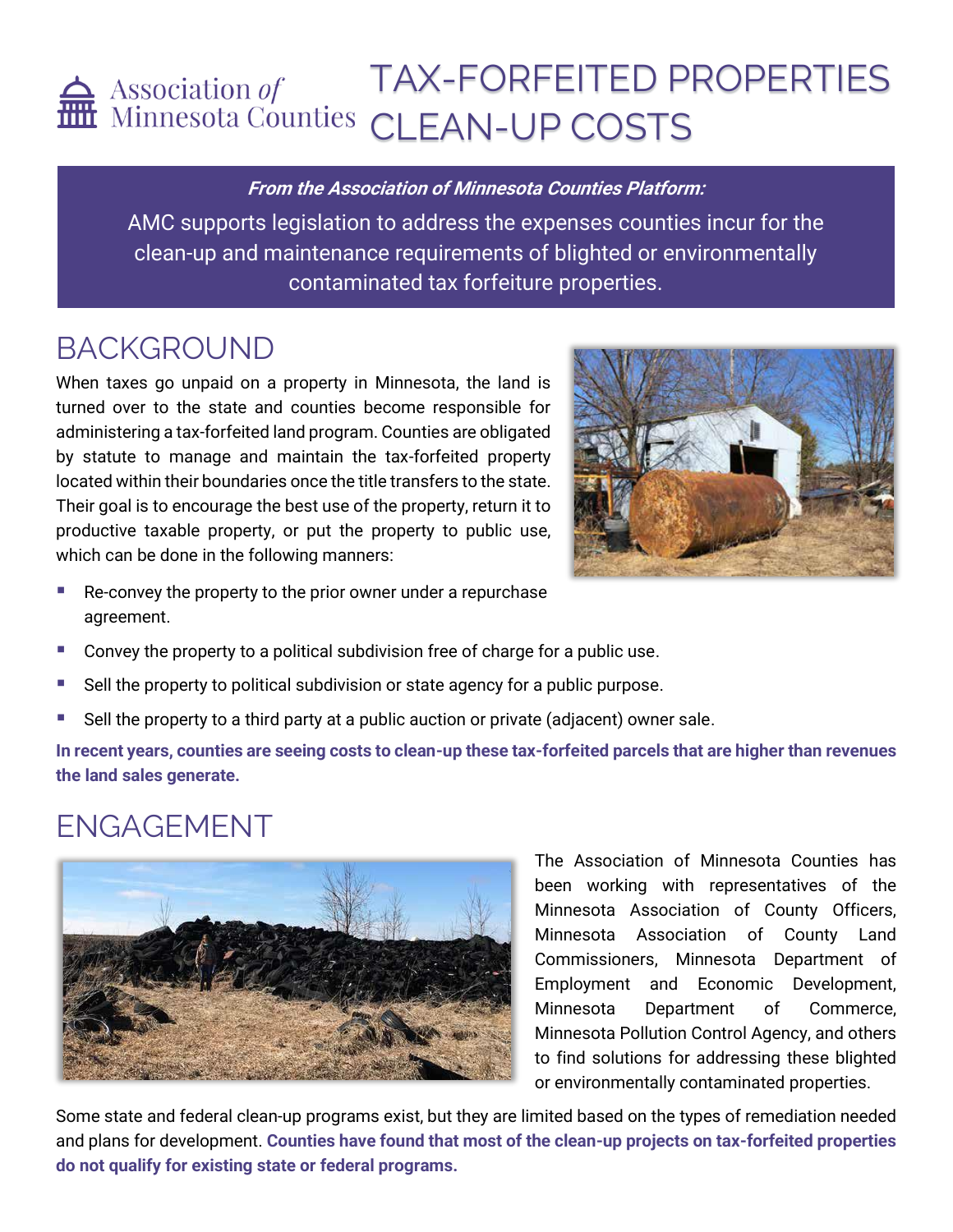### AMC MEMBER SURVEY

AMC surveyed counties across the state to learn more about the scope of the problem. Fifty-two counties responded and the following is a summary of responses:

#### **Has your county undertaken remediation or clean-up of a taxforfeited property in the last five years?**

Yes: 36 No: 16

#### **How many remediation/clean-up projects has your county undertaken in the last five years**?

Range: 1 to 430 projects Median: 8 Average: 23 (remove 430 project entry, the average drops to 11)

#### **What was the cost of your county's most expensive remediation/clean-up project in the last five years?**

Range: \$2,300 to \$300,000 Average: \$79,481

**Do revenues received from the sale of tax-forfeited properties frequently cover costs**?

Rarely: 16 Never: 7

Always: 2 Usually: 2 Sometimes: 8

**Are you experiencing an increase or decrease in the number of tax-forfeited properties?**

| Increase: 14 | Decrease: 3 |  |  |
|--------------|-------------|--|--|
| Stable: 17   | Unsure: 1   |  |  |

#### **What types of clean-up activities has your county undertaken on properties in the past five years?**

| Teardown: 32     | Asbestos removal: 25   |
|------------------|------------------------|
| Tire removal: 22 | Soil Contamination: 13 |
| Solid waste: 30  | Other*: 13             |

\*E-waste, batteries, drug-making residue, human waste, yard clean-up, junk cars.

### SURVEY COMMENTS

"We currently have an old school in tax-forfeiture. The cost of demolition on the property will exceed \$500,000."

"It would be nice for county boards to have the option to set aside sales dollars to be used for clean-up."

"We have a former old school building that was a commercial property prior to forfeiture. It will need asbestos abatement, demolition, and underground storage tank removal that will likely cost the county more than \$200,000. The bare lot is worth less than \$10,000."

"State aid to help with these clean-ups would be great, as more people are walking away from their homes in the rural areas. There is also the potential of meth houses which are costly to clean-up."

"There is not enough clarity in law as to how counties can use funds for remediation."